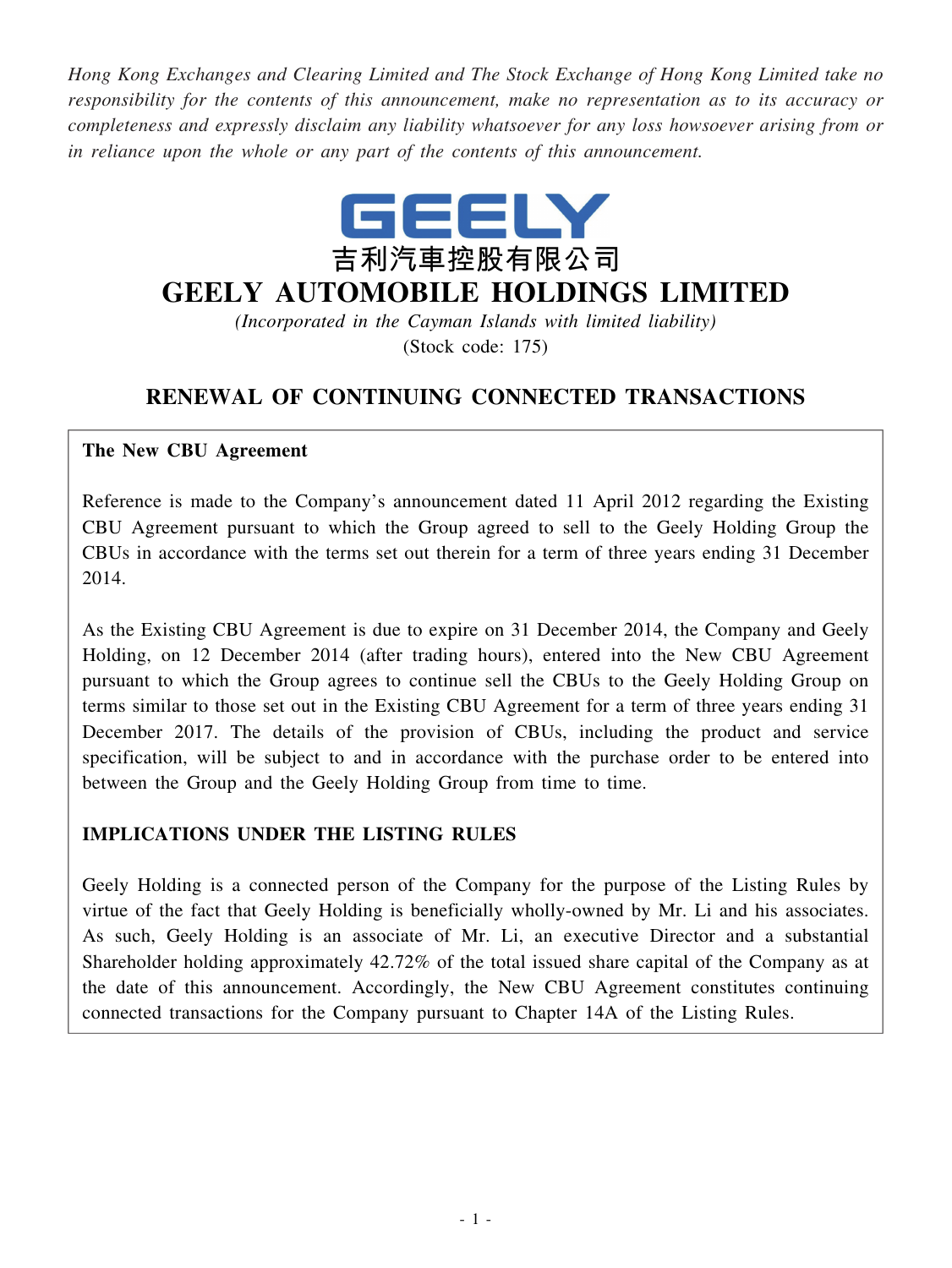As the applicable percentage ratios (as defined in the Listing Rules) in respect of the Continuing Connected Transactions contemplated under the New CBU Agreement are more than 0.1% but less than 5% on an annual basis, the Continuing Connected Transactions are subject to the reporting, announcement and annual review requirements, and exempt from the Independent Shareholders' approval requirements under Chapter 14A of the Listing Rules.

Mr. Li is considered to have a material interest in the Continuing Connected Transactions by virtue of his interests in Geely Holding. As a result, Mr. Li has abstained from voting on the Board resolution for approving the New CBU Agreement.

#### **The New CBU Agreement**

Reference is made to the Company's announcement dated 11 April 2012 regarding the Existing CBU Agreement pursuant to which the Group agreed to sell to the Geely Holding Group the CBUs in accordance with the terms set out therein for a term of three years ending 31 December 2014. As the Existing CBU Agreement is due to expire on 31 December 2014, the Company and Geely Holding, on 12 December 2014 (after trading hours), entered into the New CBU Agreement pursuant to which the Group agrees to continue to sell the CBUs to the Geely Holding Group on terms similar as that set out in the Existing CBU Agreement for a term of three years ending 31 December 2017.

#### **Date**

12 December 2014 (after trading hours)

### **Parties**

- (i) The Company; and
- (ii) Geely Holding

### **Subject matter**

Sales of CBUs by the Group to the Geely Holding Group.

### **Terms**

From 1 January 2015 to 31 December 2017.

### **Pricing policy**

In respect of the sales of CBUs to the Geely Holding Group from the Group pursuant to the New CBU Agreement, the selling price of the CBUs will be determined in accordance with the principle of (i) the sales of CBUs will be conducted on an arm's length basis and on normal commercial terms;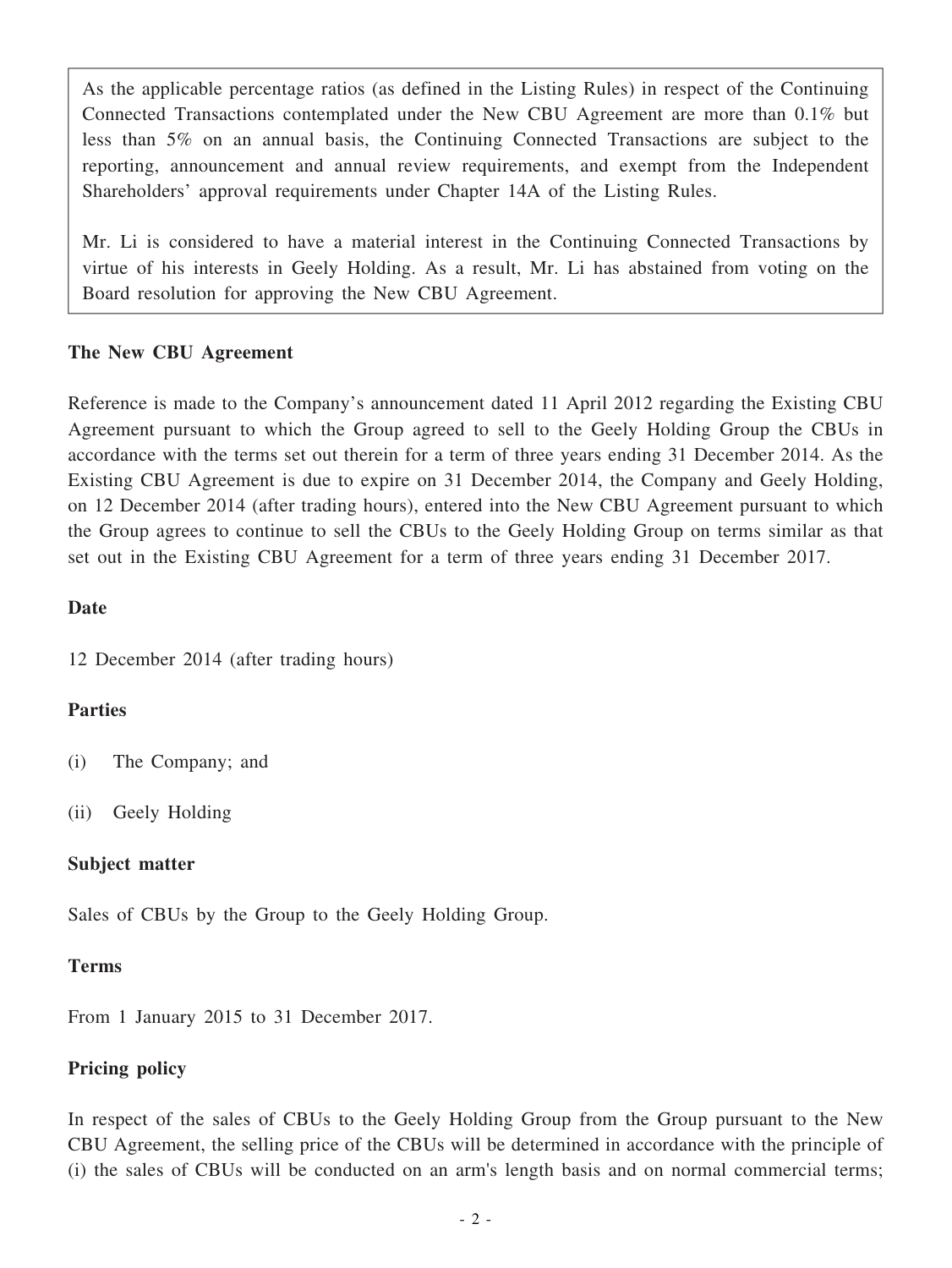and (ii) the CBUs will be sold with reference to the prevailing market price of substantially similar products of the same period and at prices which are not lower than the prices at which the Group offers to other independent third party distributors. The prevailing market price of CBUs will be determined based on the following:

- (a) the price of the same or similar CBUs available to other independent third party distributors in the same or near region agreed on normal commercial terms and in the ordinary course of business; or
- (b) if paragraph (a) is not applicable, the price of the same or similar CBUs available to other independent third party distributors in the PRC agreed on normal commercial terms and in the ordinary course of business.

The pricing policy will be supervised and monitored by the Group's general managers in charge to ensure the New CBU Agreement is conducted on normal commercial terms and will not be prejudicial to the interests of the Company and its Shareholders as a whole. The internal audit department of the Group will conduct regular checks to review and assess whether the CBUs have been supplied in accordance with the terms of the New CBU Agreement and in accordance with the pricing policy described above. The Company will also engage its auditors to conduct an annual review of the Continuing Connected Transactions.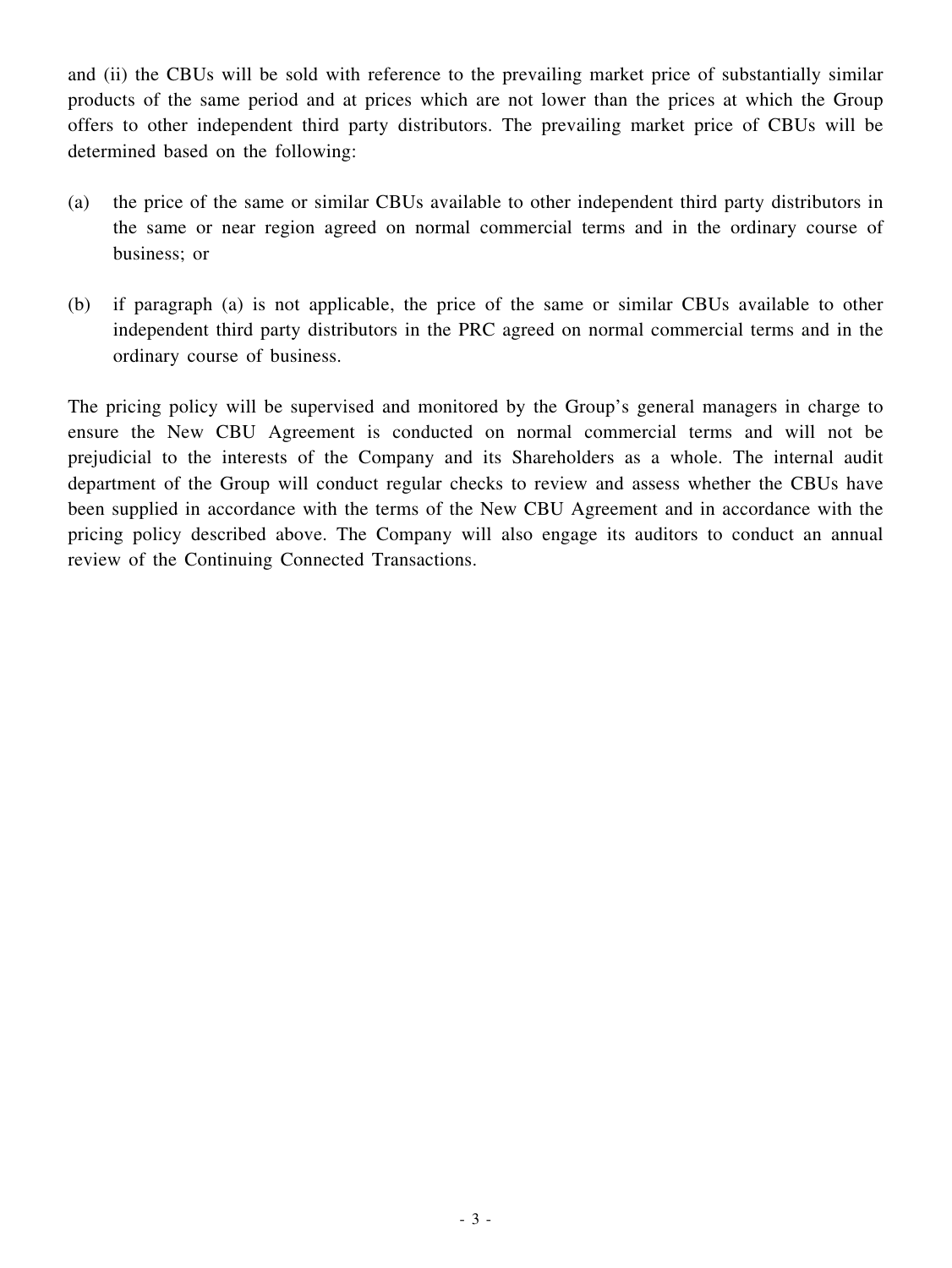### **HISTORICAL TRANSACTION AMOUNTS AND PROPOSED ANNUAL CAPS**

The table below sets out the historical transaction amounts under the Existing CBU Agreement for the year ended 31 December 2013 and the ten months ended 31 October 2014, and the proposed annual caps of the New CBU Agreement for each of the three years ending 31 December 2015, 2016 and 2017:

|                                                                                                        | <b>Historical</b><br>transaction<br>amount for<br>the year<br>ended<br>31 December | <b>Historical</b><br>transaction<br>amount for<br>the year ended<br>31 December | <b>Historical</b><br>transaction<br>amount for<br>the ten months<br>ended<br>31 October | <b>Estimated annual caps</b><br>for the year ending<br>31 December |                                                               |                                                               |
|--------------------------------------------------------------------------------------------------------|------------------------------------------------------------------------------------|---------------------------------------------------------------------------------|-----------------------------------------------------------------------------------------|--------------------------------------------------------------------|---------------------------------------------------------------|---------------------------------------------------------------|
|                                                                                                        | 2012                                                                               | 2013                                                                            | 2014                                                                                    | 2015                                                               | 2016                                                          | 2017                                                          |
|                                                                                                        | (Audited)<br>'000                                                                  | (Audited)<br>'000                                                               | (Unaudited)<br>'000                                                                     | '000                                                               | '000                                                          | '000                                                          |
| Existing/New CBU<br>Agreement                                                                          |                                                                                    |                                                                                 |                                                                                         |                                                                    |                                                               |                                                               |
| - Sales of CBUs                                                                                        | RMB58,747<br>(equivalent to<br>approximately<br>HK\$74,362)                        | RMB85,829<br>(equivalent to<br>approximately<br>HK\$108,642)                    | RMB97,531<br>equivalent to<br>approximately<br>HK\$123,454)                             | RMB207,378<br>(equivalent to<br>approximately<br>HK\$262,499)      | RMB245,307<br>(equivalent to<br>approximately<br>HK\$310,510) | RMB266,285<br>(equivalent to<br>approximately<br>HK\$337,064) |
| Approved annual<br>cap amount for<br>the three financial<br>years ending<br>31 December 2014<br>(1000) | RMB136,000<br>(equivalent to<br>approximately<br>HK\$172,149)                      | RMB224,400<br>(equivalent to<br>approximately<br>HK\$284,046)                   | RMB360,000<br>(equivalent to<br>approximately<br>HK\$455,688)                           | N/A                                                                | N/A                                                           | N/A                                                           |

#### **BASIS OF DETERMINATION OF ANNUAL CAPS**

For determining the proposed Annual Caps for the sales of CBUs, the Directors have taken into account the projected units of CBU to be sold based on the sales budget of the Group to the Geely Holding Group and the estimated average selling price per CBU for the three years ending 31 December 2017. As it is expected that (i) there will be stable demand for automobiles from customers; (ii) the Group will be launching new models in coming years, which is expected to boost the Group's sales performance; and (iii) together with an estimated steady increase in the average selling price per CBU across the three-year period from 2015 to 2017, the projected sales of CBUs to the Geely Holding Group for distribution are expected to experience significant growth from 2014 to 2015, and progressive growth from 2015 to 2017.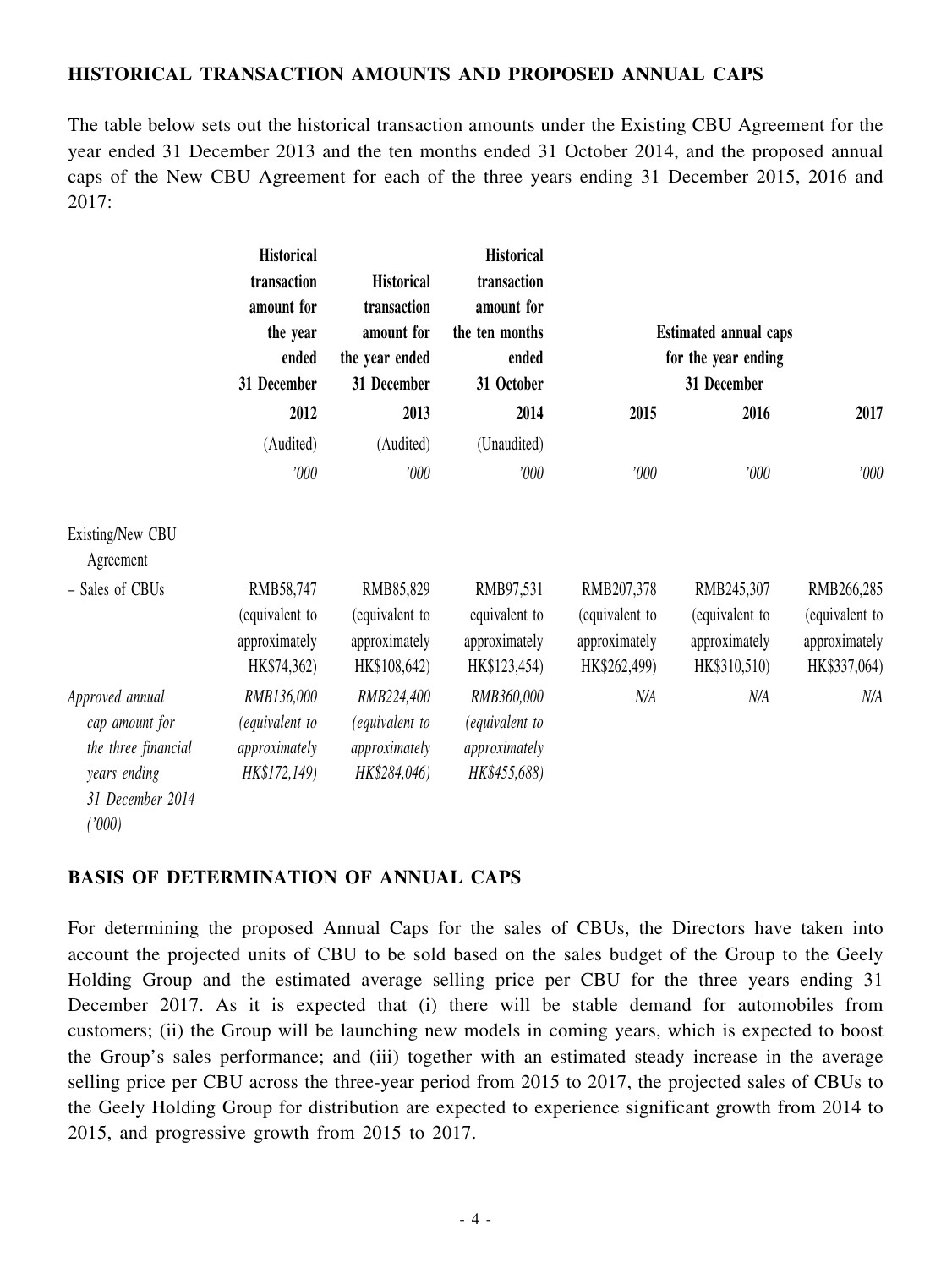#### **REASONS FOR AND BENEFITS OF THE CONTINUING CONNECTED TRANSACTIONS**

The Group is principally engaged in the research and development, manufacturing and trading of automobiles, automobile parts and related automobile components, and investment holding. The Geely Holding Group is principally engaged in the sales of automobiles and related parts and components wholesale and retail business.

The Existing CBU Agreement has continued to strengthen the business relationship between the Group and the Geely Holding Group. For many years, the Geely Holding Group has recognized the Group as a reliable supplier of products to meet the needs of its business, while the Group has managed to expand its sales coverage through the better distribution network of the Geely Holding Group in Taizhou, Zhejiang Province, the PRC. The Directors believe that the continuation of the Existing CBU Agreement is essential in maintaining and further developing the mutually beneficial relationship between the Group and the Geely Holding Group.

Given that (i) Geely Holding has better distribution channels in Taizhou, Zhejiang Province, the PRC; and (ii) the price for the sales of CBUs to the Geely Holding Group under the New CBU Agreement will not be less than the price offered to independent third party distributors (please refer to the subsection headed "Pricing policy" above for details on the Group's internal control mechanism to ensure this pricing principle), the Directors consider that it is in the interest of the Company to continue to sell the CBUs to the Geely Holding Group as it would ensure a stable demand for the Company's products.

The Directors (including the independent non-executive Directors) are of the view that the terms of the New CBU Agreement, including the Annual Caps are fair and reasonable and the Continuing Connected Transactions contemplated under the New CBU Agreement are in the ordinary and usual course of business of the Group and in the interests of the Company and the Shareholders as a whole.

### **LISTING RULES IMPLICATIONS**

Geely Holding is a connected person of the Company for the purpose of the Listing Rules by virtue of the fact that Geely Holding is beneficially wholly-owned by Mr. Li and his associates. As such, Geely Holding is an associate of Mr. Li, an executive Director and a substantial Shareholder holding approximately 42.72% of the total issued share capital of the Company as at the date of this announcement. Accordingly, the New CBU Agreement constitutes continuing connected transactions for the Company pursuant to Chapter 14A of the Listing Rules.

As the applicable percentage ratios (as defined in the Listing Rules) in respect of the Continuing Connected Transactions contemplated under the New CBU Agreement are more than 0.1% but less than 5% on an annual basis, the Continuing Connected Transactions are subject to the reporting, announcement and the annual review requirements, and exempt from the Independent Shareholders' approval requirements under Chapter 14A of the Listing Rules.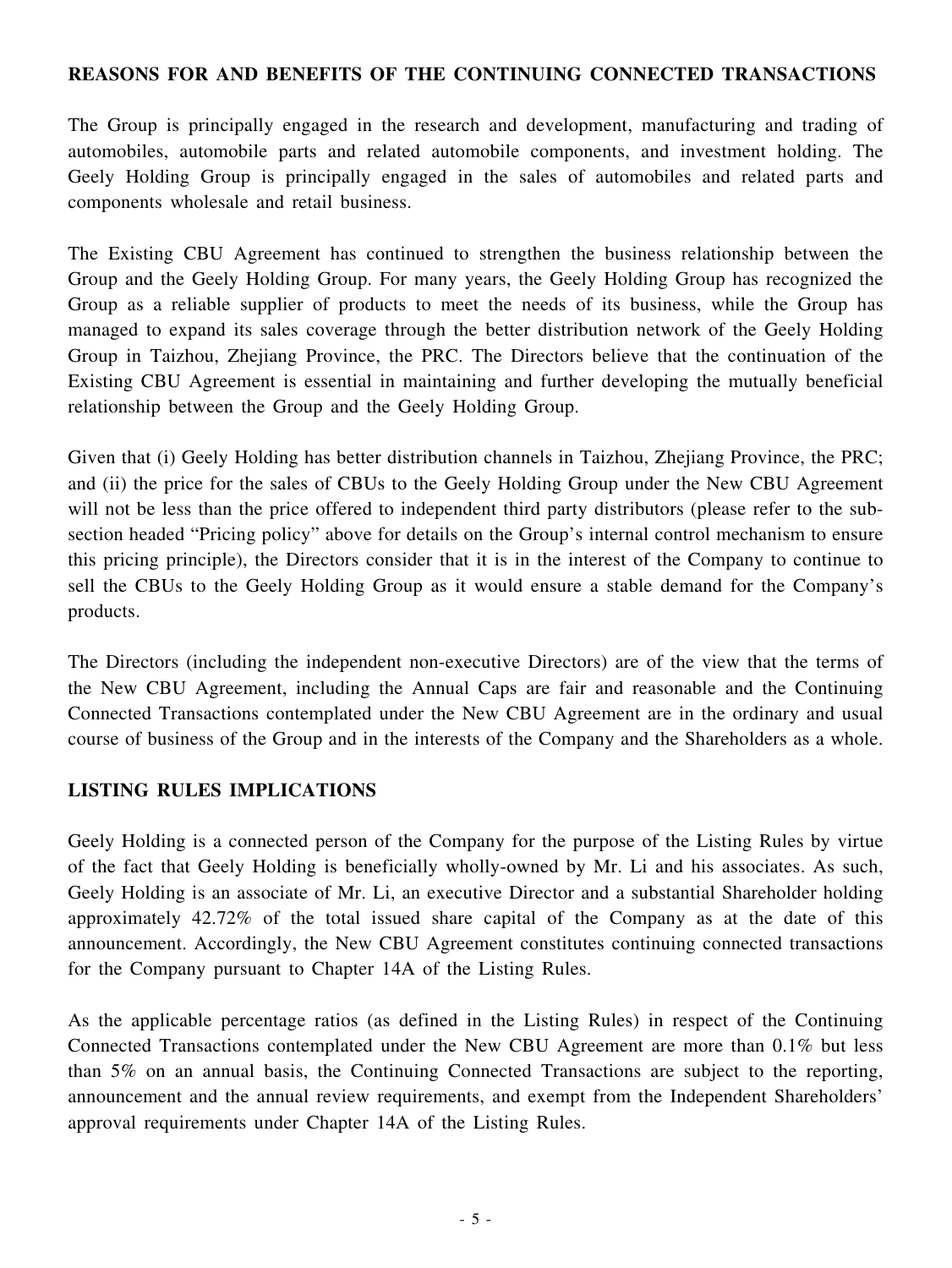Mr. Li is considered to have a material interest in the Continuing Connected Transactions by virtue of his interests in Geely Holding. As a result, Mr. Li has abstained from voting on the Board resolution for approving the New CBU Agreement.

### **DEFINITIONS**

Unless the context otherwise requires, the following terms in this announcement shall have the meanings set out below:–

| "Annual Caps"                          | the proposed annual caps of the continuing connected transactions<br>contemplated under the New CBU Agreement for each of the three<br>financial years ending 31 December 2017 as set out under the sub-<br>section headed "Historical Transaction Amounts and Proposed<br>Annual Caps"           |
|----------------------------------------|---------------------------------------------------------------------------------------------------------------------------------------------------------------------------------------------------------------------------------------------------------------------------------------------------|
| "associate(s)"                         | has the meaning ascribed to it in the Listing Rules                                                                                                                                                                                                                                               |
| "Board"                                | the board of Directors                                                                                                                                                                                                                                                                            |
| "CBU"                                  | Complete Buildup Unit (整車), a complete vehicle after the final<br>assembly                                                                                                                                                                                                                        |
| "Company"                              | Geely Automobile Holdings Limited, a company incorporated in<br>the Cayman Islands with limited liability whose shares are listed on<br>the main board of the Stock Exchange (Stock code: 175)                                                                                                    |
| "connected person"                     | has the meaning ascribed thereto under the Listing Rules                                                                                                                                                                                                                                          |
| "Continuing Connected<br>Transactions" | the continuing connected transactions contemplated under the New<br><b>CBU</b> Agreement                                                                                                                                                                                                          |
| "Director(s)"                          | the director(s) of the Company                                                                                                                                                                                                                                                                    |
| "Existing CBU Agreement"               | the existing master agreement entered into between the Company<br>and Geely Holding on 11 April 2012 in relation to the sale of CBUs<br>from the Group to the Geely Holding Group for a term of three<br>years ending 31 December 2014                                                            |
| "Geely Holding"                        | 浙江吉利控股集團有限公司 (Zhejiang Geely Holding Group<br>Company Limited), a private limited liability company<br>incorporated in Zhejiang Province, the PRC, and is owned as to<br>90% by Mr. Li and as to 10% by Mr. Li Xing Xing, the son of Mr.<br>Li, respectively, as at the date of this announcement |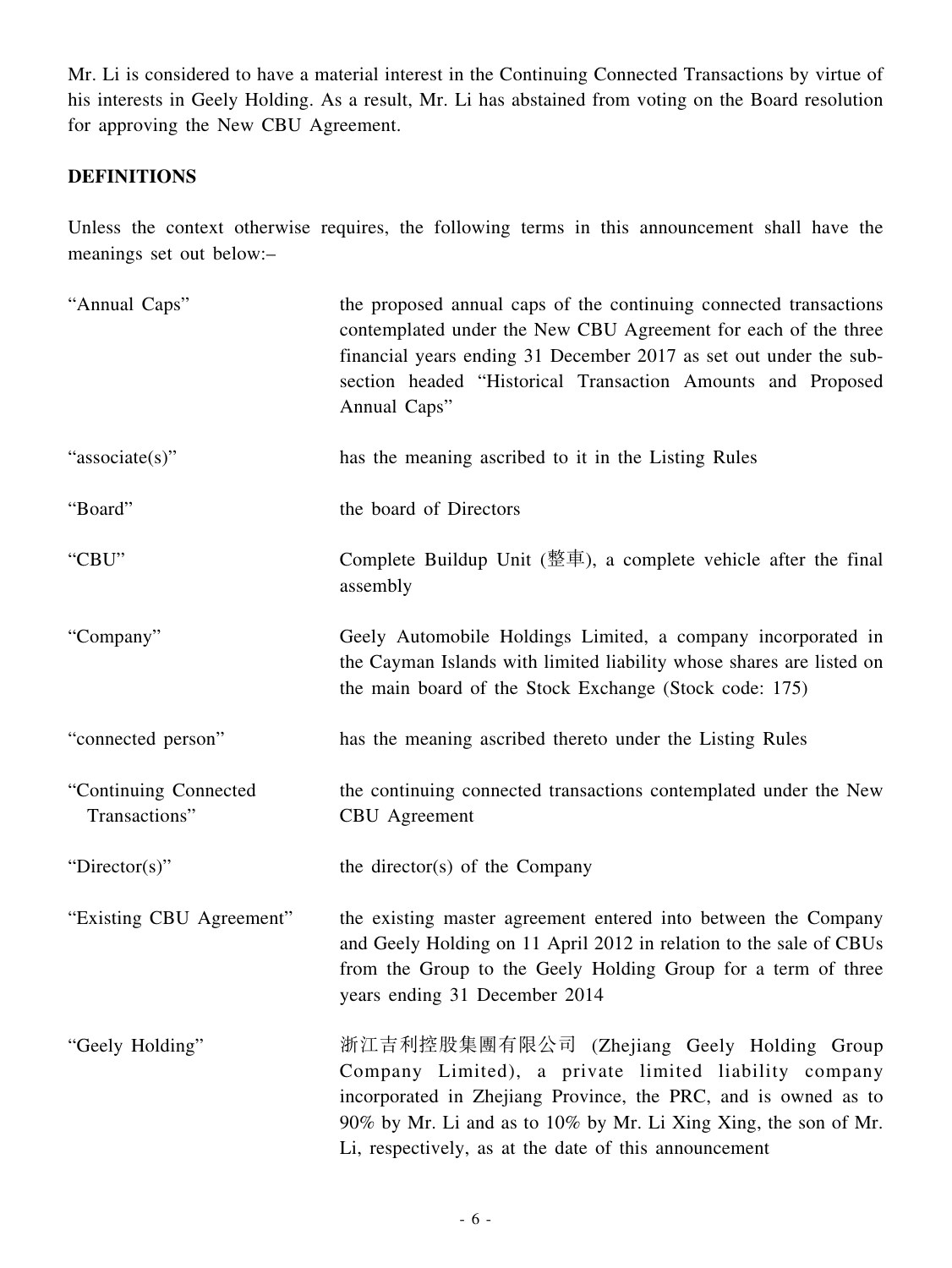| "Geely Holding Group"      | Geely Holding and its subsidiaries                                                                                                                                                                                               |
|----------------------------|----------------------------------------------------------------------------------------------------------------------------------------------------------------------------------------------------------------------------------|
| "Group"                    | the Company and its subsidiaries                                                                                                                                                                                                 |
| "HK\$"                     | Hong Kong dollar, the lawful currency of Hong Kong                                                                                                                                                                               |
| "Hong Kong"                | Hong Kong Special Administrative Region of the PRC                                                                                                                                                                               |
| "Independent Shareholders" | Shareholder(s) other than Mr. Li and his associates                                                                                                                                                                              |
| "Listing Rules"            | the Rules Governing the Listing of Securities on the Stock<br>Exchange                                                                                                                                                           |
| "Mr. Li"                   | Mr. Li Shu Fu, an executive Director and a substantial Shareholder<br>holding 42.72% interest in the issued share capital of the Company<br>as at the date of this announcement                                                  |
| "New CBU Agreement"        | the master agreement entered into between the Company and Geely<br>Holding on 12 December 2014 in relation to the sale of CBUs from<br>the Group to the Geely Holding Group for a term of three years<br>ending 31 December 2017 |
| "percentage ratio"         | has the meaning ascribed to it under Rule 14.07 of the Listing<br>Rules                                                                                                                                                          |
| "PRC"                      | the People's Republic of China, and for the purposes of this<br>announcement excluding Hong Kong, the Macau Special<br>Administrative Region, and Taiwan                                                                         |
| "RMB"                      | Renminbi, the lawful currency of the PRC                                                                                                                                                                                         |
| "Share $(s)$ "             | ordinary share(s) of HK\$0.02 each in the share capital of the<br>Company                                                                                                                                                        |
| "Shareholder(s)"           | the holder(s) of the Share(s) of the Company                                                                                                                                                                                     |
| "Stock Exchange"           | The Stock Exchange of Hong Kong Limited                                                                                                                                                                                          |
| $``\%"$                    | per cent                                                                                                                                                                                                                         |

*Unless otherwise specified in this announcement, amounts denominated in RMB has been converted, for the purpose of illustration only, into HK\$ as follows:*

*RMB1 = HK\$1.2658*